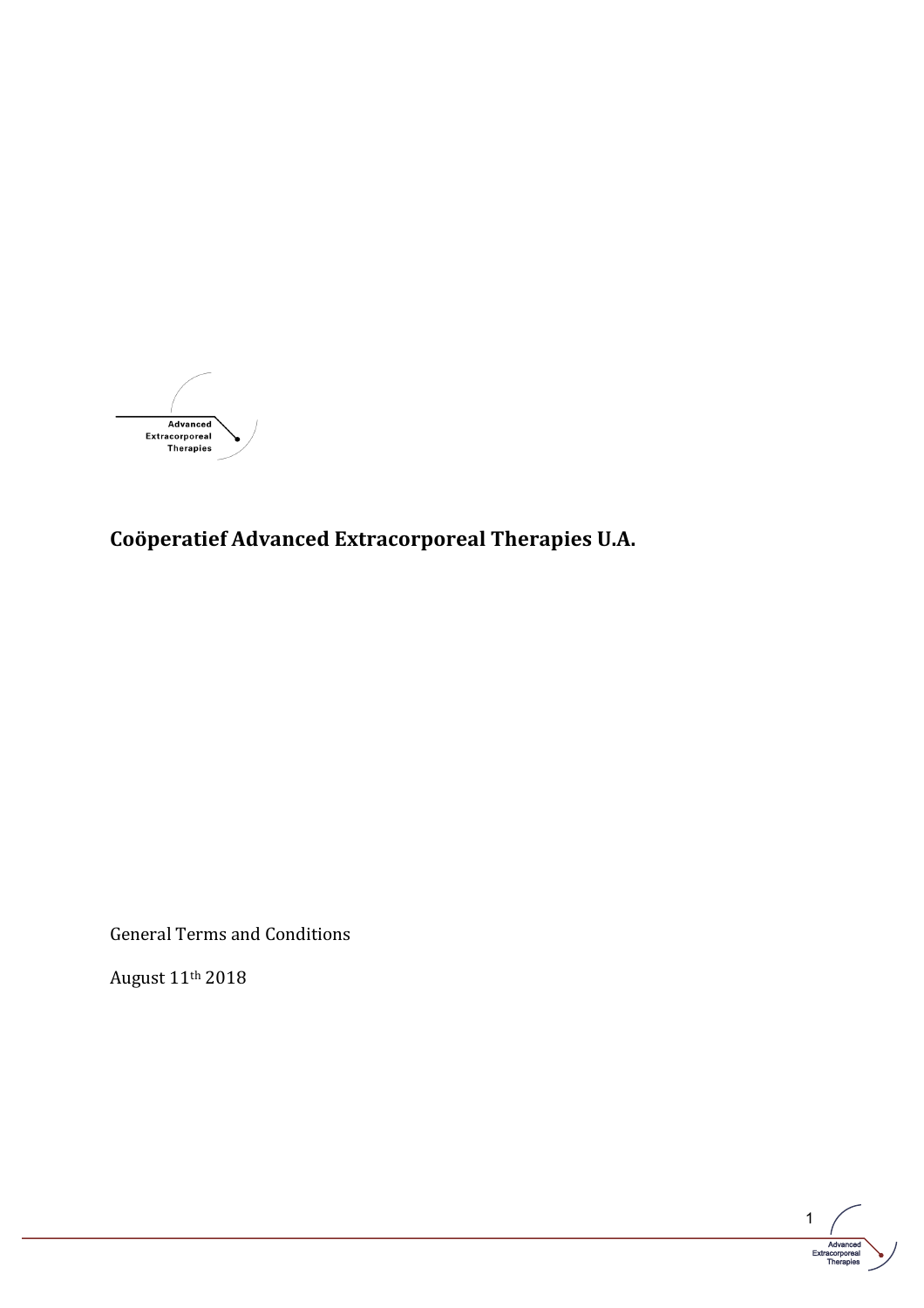## **Article 1: Definitions**

**AET**: Co-operative Advanced Extracorporeal Therapies U.A., Kochslaan 13, 6373 GW Landgraaf, the Netherlands, Chamber of Commerce number 69048649, branch office number 000037436023.

**Fee**: The fee agreed between AET and the other party for the Work delivered. **Tender:** The activities (more or less) specified that AET intends to provide for the Client, as well as the budget of the related costs.

**Client**: The person/entity who gives an assignment to AET.

**Agreement:** The agreement between AET and the Client.

**Activities:** All services provided by AET for the Client and, in particular, services related to the delivery of care (extracorporeal circulation) during day, evening, night and weekend shifts in i.a. operating theatres and intensive care units at specified healthcare institutions.

# **Article 2: General**

2.1. These general terms apply to all legal relationships between AET and the Client, including all Activities that AET offers and, in particular, the services as agreed upon in the Tender.

2.2. All terms in these general terms have been compiled for the benefit of all persons working for or being employed by AET and/or have been contracted by AET.

2.3. Deviations from these general terms are valid only if they have been expressly agreed upon in writing. AET expressly rejects the applicability of general terms used by the Client.

# Article 3: Commencement of the Agreement

3.1. The Agreement is established by a written confirmation of the Client that he or she accepts the Tender. The Tender agreed upon, these general terms and any additional written agreements together form the full representation of the parties' rights and obligations, and replace all previous written and oral budgets, announcements and other correspondence.

3.2. The Tender will i.a. mention the nature of the Activities, the Fee, the name of the Client and its contacts and any specific payment obligations.

3.3. The prices mentioned in the Tender and/or in the Agreement are excluding VAT and other charges charged by the government, as well as any costs incurred under the Agreement, including shipping and handling costs, unless stated otherwise in the Tender.

3.4. Acceptance occurs after approval of the Agreement or Tender. Whenever Activities start without written Agreement after consultation or without written confirmation of the Tender, then the Tender and the General Terms together form the Agreement. 3.5. With respect to any work performed or to be performed in the short term, for which no quote is sent, and/or for which the Client has failed to sign the quote before commencing work, the invoice will be valid as a confirmation of the contract, which is deemed to be accurate and complete.

> Advanced Extracorporeal Therapies

# **Article 4: Quality of Work**

4.1. AET will take the utmost care in the performance of the Work, which is in accordance with professional standards. This obligation concerns a commitment obligation.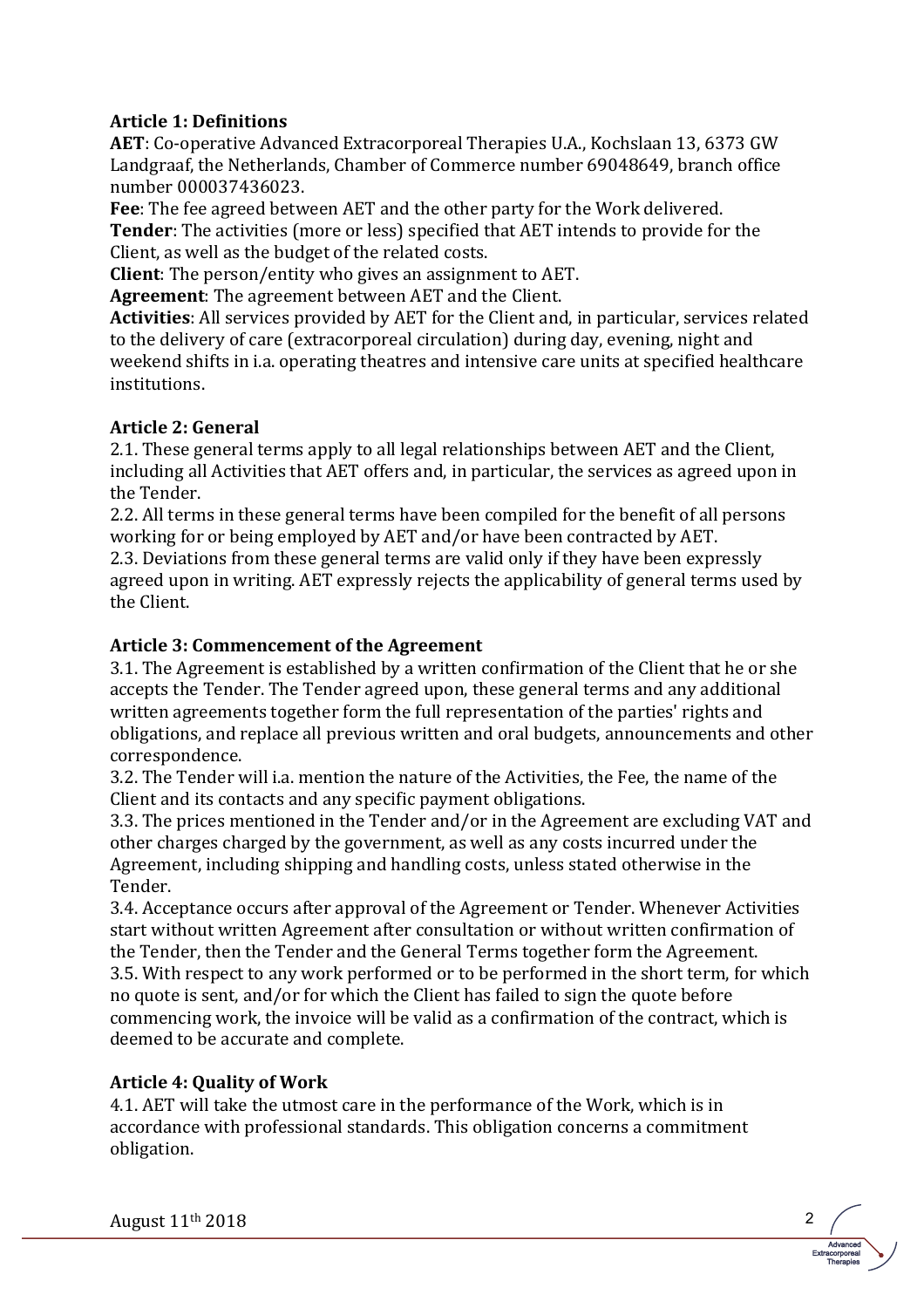4.2. If, and to the extent that a proper implementation of the Agreement requires this, AET shall have the right to have Activities performed by a third party. These parties can arrange for a corresponding fee. If, at the request of the Client, AET compiles a budget for the costs of third parties, then this budget is only indicative.

4.3. To ensure that AET will perform the Operations in accordance with the Tender, the Client will provide all information and documentation deemed necessary by AET within the requested deadline.

4.4. AET is not liable for any damage whatsoever arising from facts that AET based on incorrect and/or incomplete information or documentation provided by the Client, or by personnel employed by the Client.

#### **Article 5: Fee**

5.1. The Fee as shown in the Tender and/or the Agreement does not include VAT (if applicable) and other taxes.

5.2. AET reserves the right to charge additional costs made and/or hotel and accommodation costs if AET - at the request of the Client - delivers her activities or part of them in the evening, during the night or during weekends.

5.3. AET reserves the right to charge a fee for travel time.

5.4. AET is entitled to charge any price changes that have occurred after the Agreement has been concluded with the Client.

5.5. AET is responsible for the payment of due taxes and premiums, as applicable.

#### **Article 6: Payment**

6.1. Client is obliged to pay AET's invoices within thirty  $(30)$  days after the date of signature. Complaints against the amounts on invoices do not postpone the Client's payment obligation.

6.2. If the Client fails to pay within thirty (30) days, then the Client will be in default. The client is then liable for an interest of  $10\%$  per month, unless the legal interest rate is higher in which case the legal interest rate applies. The interest on the claimable amount will be calculated from the moment that the Client is in default until the full amount of payment is met.

6.3. The Client is not entitled to settle outstanding invoices to AET in any other way.

## **Article 7: Indemnities**

7.1. Client indemnifies AET in respect of all third party claims for damages arising out of or being connected to the Agreement. This does not affect AET's obligations as referred to in Article 4.

7.2. The Client has a professional indemnity insurance, which also covers the activities performed by AET for the benefit of the Client in line with the Agreement.

## **Article 8: Liability**

8.1. In view of the nature of the Activities and the subjective assessment aspects that play a role in the Activities, AET is not liable for any damage suffered by the Client as a result of AET's conduct in compliance with the Agreement and with respect to the Activities, unless there is intent or gross negligence. Consequential loss, including loss of profits or losses, will never be eligible for compensation.

8.2. In the event that AET is unhoped-for liable for damage suffered by the Client, then the damage that AET is obliged to pay will never exceed the amount due by (in addition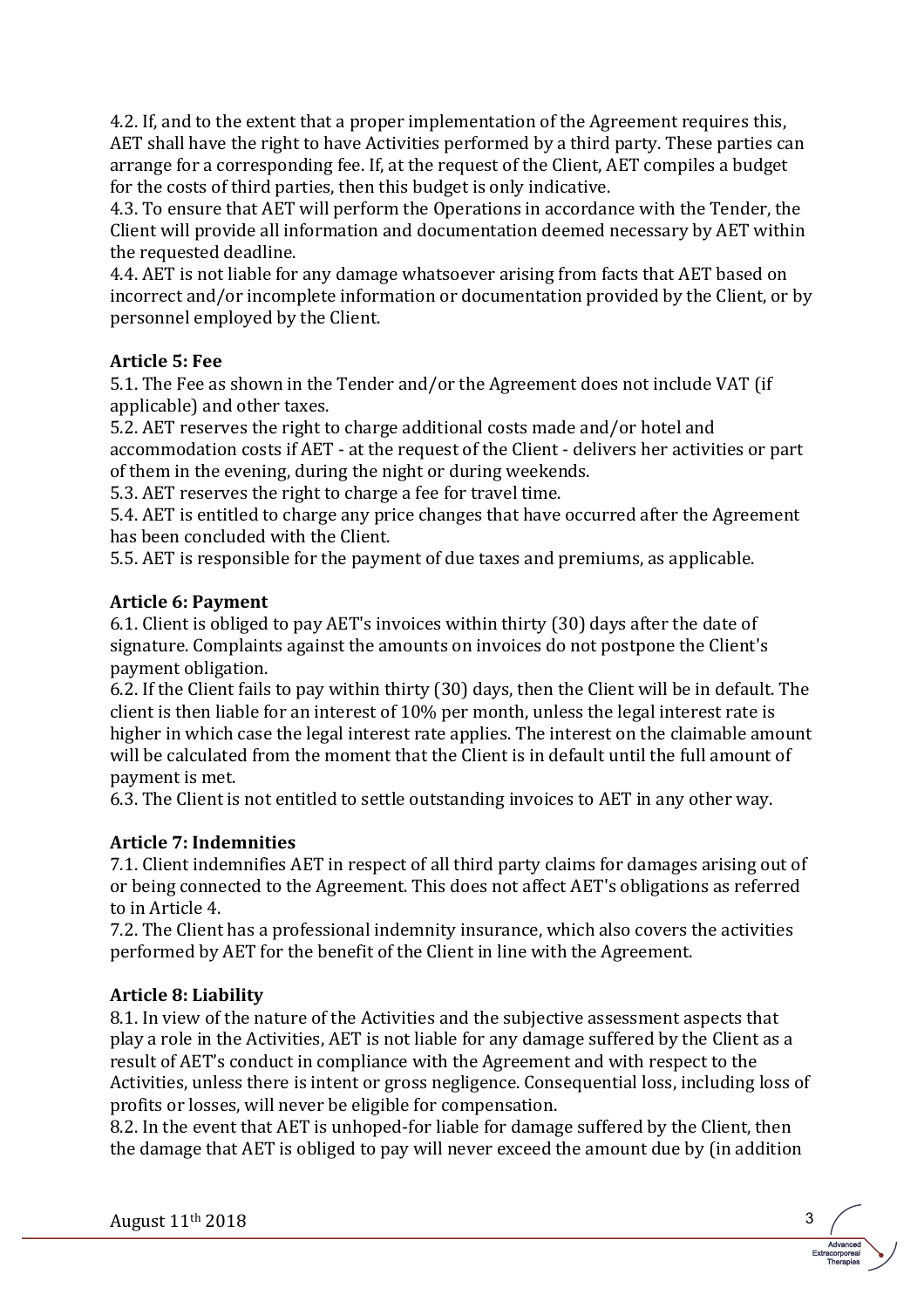to the Client's professional indemnity insurance) her supplementary professional indemnity insurance.

8.3. The exclusions and limitations of liability as mentioned in this article, as well as the indemnity referred to in Article 7, are equally intended for and for the benefit of subordinates of AET, and any other whose assistance AET uses to perform Activities. 8.4. The liability for Activities assigned by AET to a third party is limited to the extent that the third party effectively releases AET.

# **Article 9: Force majeure**

9.1. Force majeure means any circumstance under which (further) compliance by AET to carry out the Agreement cannot reasonably be demanded.

9.2. In the event that AET is prevented by force majeure from carrying out the Activities in whole or in part, she has the right to suspend the execution of the Activities without judicial intervention or to consider the Agreement to be resolved in whole or in part, to an extent AET deems applicable, without AET having to compensate for any damage suffered by the Client.

9.3. In the event that, at the time of the commencement of force majeure, AET has partially fulfilled her obligations to the Client arising out of the Agreement, and has in part performed Activities for the Client - and those Activities performed in part are worth some Fee themselves - AET is entitled to invoice the relevant activities separately. The Client is then held to meet the relevant invoice.

# **Article 10: Confidentiality**

10.1. Both parties are required to maintain confidentiality of any information deemed confidential they have obtained under the Agreement from one another or from another source. Information is confidential if notified by the other party or if it is due to the nature of the information.

10.2. If AET - by virtue of a legal or judicial decision - is held to provide confidential information to third parties designated by law or the competent court, and AET can not invoke a legal excuse or an excuse given by a competent court, AET is not liable for damages or indemnification and the Client is not entitled to terminate the Agreement.

## **Article 11: Termination**

11.1. AET is entitled to terminate, in whole or in part, the Agreement without notice and without liability for damages or, at her discretion, to suspend the further performance of the Agreement if:

1. The Client declares bankruptcy

- 2. The Client applies for an official moratorium;
- 3. The Client liquidates its enterprise;
- 4. The Client is put in ward or dies;

5. The Client against AET does not comply with any legal obligation or any obligation arising from the Agreement, including, but not limited to, the take-out of a professional indemnity insurance for AET.

11.2. In the cases mentioned in Article 11.1 AET is entitled to immediately claim as a whole the Fee the Client owes to AET.

11.3. The Client is obliged to inform AET immediately if a circumstance occurs within the meaning of Article 11.1. In the event of a circumstance within the meaning of Article 11.1, subsection 5, the Client is in default and any liability to AET is immediately claimable.